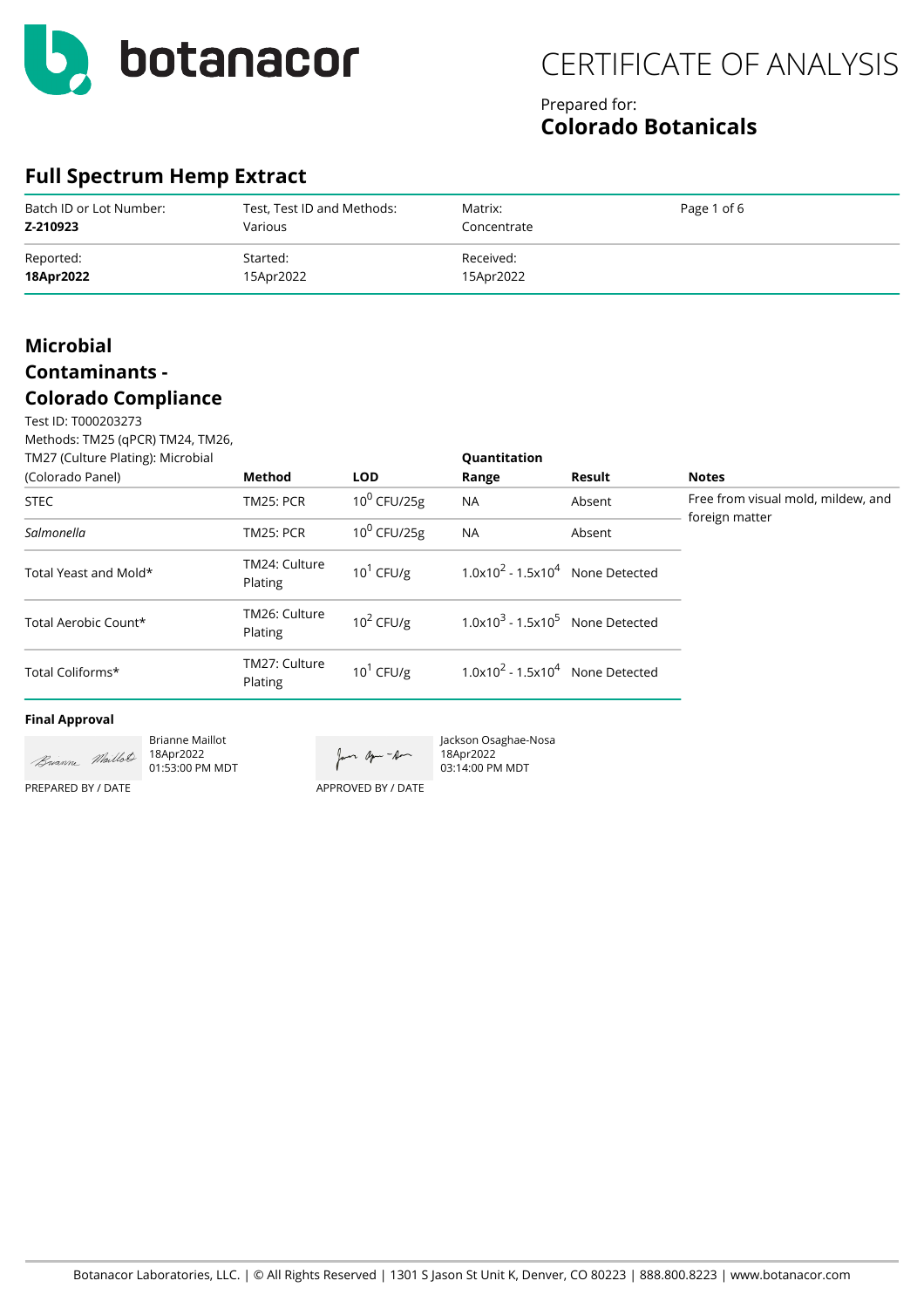

### Prepared for: **Colorado Botanicals**

## **Full Spectrum Hemp Extract**

| Batch ID or Lot Number: | Test, Test ID and Methods: | Matrix:     | Page 2 of 6 |
|-------------------------|----------------------------|-------------|-------------|
| Z-210923                | Various                    | Concentrate |             |
| Reported:               | Started:                   | Received:   |             |
| 18Apr2022               | 15Apr2022                  | 15Apr2022   |             |

## **Residual Solvents - Colorado Compliance**

| Test ID: T000203275                         |                            |              |              |
|---------------------------------------------|----------------------------|--------------|--------------|
| Methods: TM04 (GC-MS): Residual<br>Solvents | <b>Dynamic Range (ppm)</b> | Result (ppm) | <b>Notes</b> |
| Propane                                     | 99 - 1976                  | <b>ND</b>    |              |
| Butanes (Isobutane, n-Butane)               | 201 - 4027                 | <b>ND</b>    |              |
| Methanol                                    | 62 - 1243                  | <b>ND</b>    |              |
| Pentane                                     | 102 - 2043                 | <b>ND</b>    |              |
| Ethanol                                     | 105 - 2099                 | <b>ND</b>    |              |
| Acetone                                     | 103 - 2061                 | <b>ND</b>    |              |
| Isopropyl Alcohol                           | 101 - 2023                 | <b>ND</b>    |              |
| Hexane                                      | $6 - 124$                  | <b>ND</b>    |              |
| Ethyl Acetate                               | 102 - 2046                 | <b>ND</b>    |              |
| Benzene                                     | $0.2 - 4.2$                | $\sf ND$     |              |
| Heptanes                                    | 98 - 1952                  | <b>ND</b>    |              |
| Toluene                                     | 18 - 367                   | ${\sf ND}$   |              |
| Xylenes (m,p,o-Xylenes)                     | 130 - 2590                 | <b>ND</b>    |              |

#### **Final Approval**



Hannah Wright 19Apr2022 04:38:00 PM MDT

Ryan Weems 19Apr2022 04:52:00 PM MDT

PREPARED BY / DATE

APPROVED BY / DATE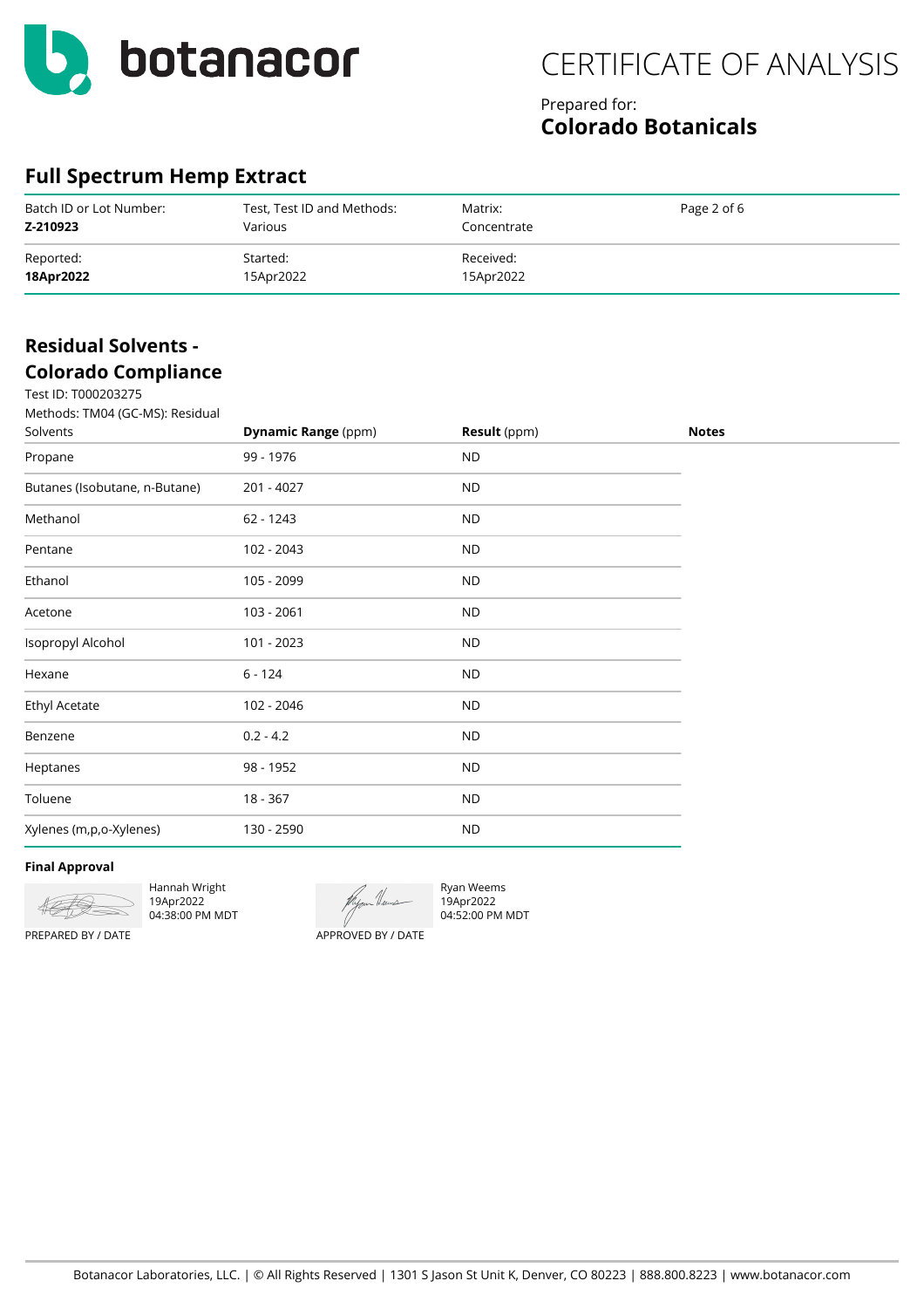

### Prepared for: **Colorado Botanicals**

## **Full Spectrum Hemp Extract**

| Batch ID or Lot Number: | Test, Test ID and Methods: | Matrix:     | Page 3 of 6 |
|-------------------------|----------------------------|-------------|-------------|
| Z-210923                | Various                    | Concentrate |             |
| Reported:               | Started:                   | Received:   |             |
| 18Apr2022               | 15Apr2022                  | 15Apr2022   |             |

## **Cannabinoids - Colorado**

### **Compliance**

Test ID: T000203271 Methods: TM14 (HPLC-DAD): Potency - Broad

| Spectrum Analysis, 0.01% THC                 | LOD(%) | $\textsf{LOQ}(\%)$ | Result $(\%)$ | <b>Result</b> $(mg/g)$ |
|----------------------------------------------|--------|--------------------|---------------|------------------------|
| Cannabichromene (CBC)                        | 0.067  | 0.164              | 0.986         | 9.86                   |
| Cannabichromenic Acid (CBCA)                 | 0.061  | 0.150              | ND.           | ND.                    |
| Cannabidiol (CBD)                            | 0.252  | 0.454              | 82.655        | 826.55                 |
| Cannabidiolic Acid (CBDA)                    | 0.259  | 0.466              | ND.           | ND.                    |
| Cannabidivarin (CBDV)                        | 0.060  | 0.107              | 0.945         | 9.45                   |
| Cannabidivarinic Acid (CBDVA)                | 0.108  | 0.194              | ND.           | <b>ND</b>              |
| Cannabigerol (CBG)                           | 0.038  | 0.093              | 1.761         | 17.61                  |
| Cannabigerolic Acid (CBGA)                   | 0.159  | 0.389              | ND.           | ND.                    |
| Cannabinol (CBN)                             | 0.050  | 0.121              | 0.145         | 1.45                   |
| Cannabinolic Acid (CBNA)                     | 0.108  | 0.265              | ND.           | ND.                    |
| Delta 8-Tetrahydrocannabinol (Delta 8-THC)   | 0.189  | 0.463              | ND.           | ND.                    |
| Delta 9-Tetrahydrocannabinol (Delta 9-THC)   | 0.004  | 0.009              | 2.969         | 29.69                  |
| Delta 9-Tetrahydrocannabinolic Acid (THCA-A) | 0.003  | 0.008              | 0.028         | 0.28                   |
| Tetrahydrocannabivarin (THCV)                | 0.035  | 0.085              | $0.035*$      | $0.35*$                |
| Tetrahydrocannabivarinic Acid (THCVA)        | 0.134  | 0.329              | ND.           | ND.                    |
| <b>Total Cannabinoids</b>                    |        |                    | 89.524        | 895.24                 |
| <b>Total Potential THC</b>                   |        |                    | 2.994         | 29.94                  |
| <b>Total Potential CBD</b>                   |        |                    | 82.655        | 826.55                 |

#### **Final Approval**

Daniel Westerand

Daniel Weidensaul 20Apr2022 02:43:00 PM MDT

APPROVED BY / DATE

Ryan Weems 20Apr2022 03:41:00 PM MDT

## PREPARED BY / DATE

## **Heavy Metals - Colorado Compliance**

Test ID: T000203274

Methods: TM19 (ICP-MS): Heavy

| Metals  | <b>Dynamic Range (ppm)</b> | <b>Result</b> (ppm) | <b>Notes</b> |
|---------|----------------------------|---------------------|--------------|
| Arsenic | $0.04 - 4.13$              | <b>ND</b>           |              |
| Cadmium | $0.04 - 4.37$              | <b>ND</b>           |              |
| Mercury | $0.04 - 4.01$              | <b>ND</b>           |              |
| Lead    | $0.04 - 4.02$              | <b>ND</b>           |              |

#### **Final Approval**

Danuel Wi

PREPARED BY / DATE

Daniel Weidensaul 20Apr2022 05:14:00 PM MDT

APPROVED BY / DATE

Ryan Weems 20Apr2022 05:25:00 PM MDT

Botanacor Laboratories, LLC. | © All Rights Reserved | 1301 S Jason St Unit K, Denver, CO 80223 | 888.800.8223 | www.botanacor.com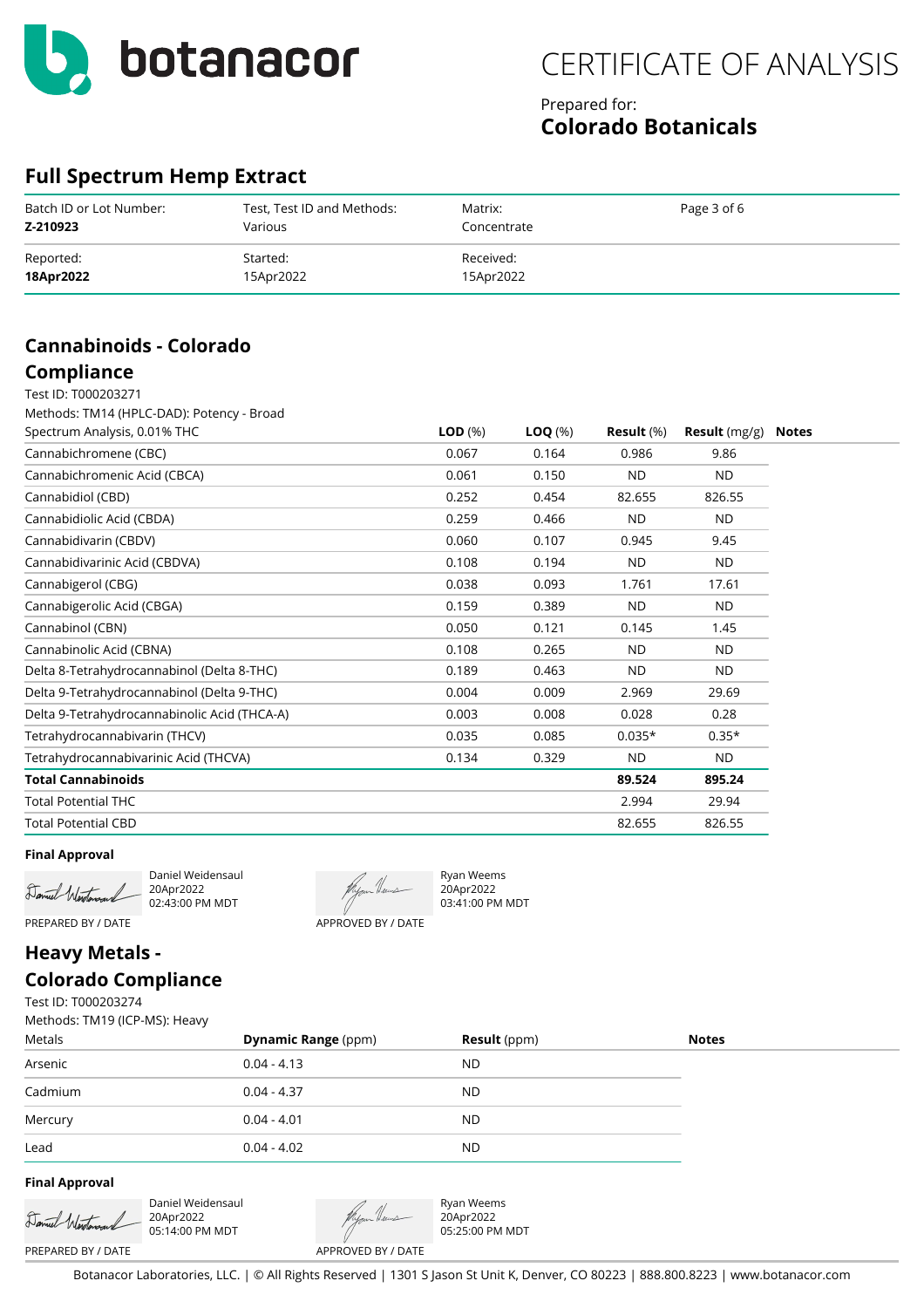

## Prepared for: **Colorado Botanicals**

## **Full Spectrum Hemp Extract**

| Batch ID or Lot Number: | Test, Test ID and Methods: | Matrix:     | Page 4 of 6 |
|-------------------------|----------------------------|-------------|-------------|
| Z-210923                | Various                    | Concentrate |             |
| Reported:               | Started:                   | Received:   |             |
| 18Apr2022               | 15Apr2022                  | 15Apr2022   |             |

## **Mycotoxins - Colorado**

## **Compliance**

| Test ID: T000203276<br>Methods: TM18 (UHPLC-QQQ |                            |                     |              |  |
|-------------------------------------------------|----------------------------|---------------------|--------------|--|
| LCMS/MS): Mycotoxins                            | <b>Dynamic Range (ppb)</b> | <b>Result</b> (ppb) | <b>Notes</b> |  |
| Ochratoxin A                                    | 1.53 - 124.70              | <b>ND</b>           | N/A          |  |
| Aflatoxin B1                                    | $1.04 - 32.38$             | <b>ND</b>           |              |  |
| Aflatoxin B2                                    | $1.20 - 31.92$             | <b>ND</b>           |              |  |
| Aflatoxin G1                                    | $1.10 - 31.89$             | <b>ND</b>           |              |  |
| Aflatoxin G2                                    | $1.35 - 30.78$             | <b>ND</b>           |              |  |
| Total Aflatoxins (B1, B2, G1, and G2)           |                            | ND.                 |              |  |
|                                                 |                            |                     |              |  |

#### **Final Approval**



Ryan Weems 20Apr2022 12:59:00 PM MDT

Sam Smith 20Apr2022 01:02:00 PM MDT APPROVED BY / DATE

PREPARED BY / DATE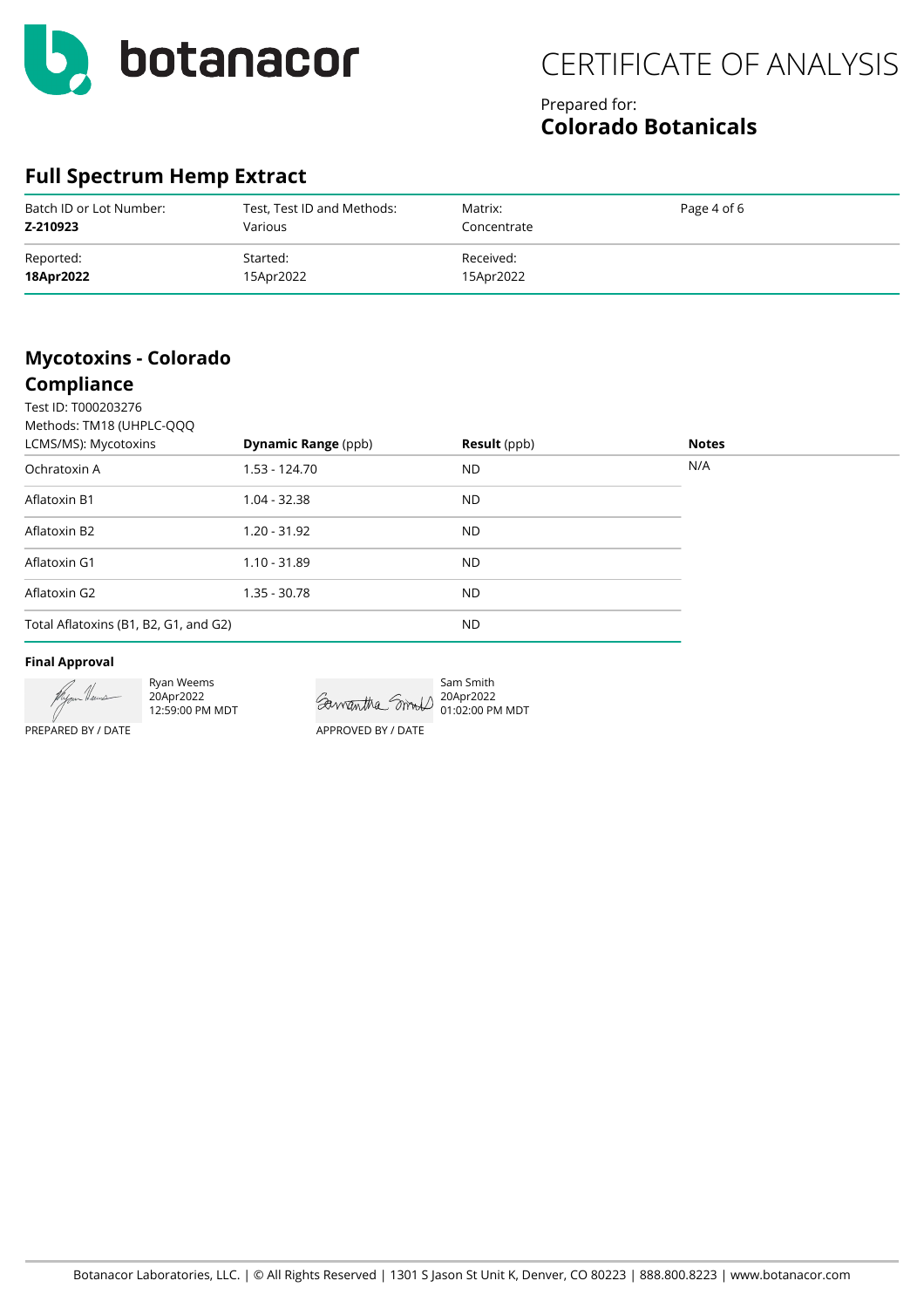

### Prepared for: **Colorado Botanicals**

## **Full Spectrum Hemp Extract**

| Batch ID or Lot Number: | Test, Test ID and Methods: | Matrix:     | Page 5 of 6 |
|-------------------------|----------------------------|-------------|-------------|
| Z-210923                | Various                    | Concentrate |             |
| Reported:               | Started:                   | Received:   |             |
| 18Apr2022               | 15Apr2022                  | 15Apr2022   |             |

### **Pesticides**

Methods: TM17

Test ID: T000203272

| (LC-QQ LC MS/MS)    | <b>Dynamic Range (ppb)</b> | <b>Result</b> (ppb) |                 | <b>Dynamic Range (ppb)</b> | <b>Result</b> (ppb) |
|---------------------|----------------------------|---------------------|-----------------|----------------------------|---------------------|
| Abamectin           | 341 - 2597                 | <b>ND</b>           | Malathion       | 285 - 2779                 | <b>ND</b>           |
| Acephate            | 46 - 2776                  | <b>ND</b>           | Metalaxyl       | 47 - 2796                  | <b>ND</b>           |
| Acetamiprid         | 37 - 2805                  | <b>ND</b>           | Methiocarb      | $46 - 2714$                | <b>ND</b>           |
| Azoxystrobin        | 44 - 2691                  | <b>ND</b>           | Methomyl        | $40 - 2812$                | <b>ND</b>           |
| Bifenazate          | 43 - 2724                  | <b>ND</b>           | MGK 264 1       | 190 - 1563                 | <b>ND</b>           |
| <b>Boscalid</b>     | $80 - 2676$                | <b>ND</b>           | MGK 264 2       | 126 - 1114                 | <b>ND</b>           |
| Carbaryl            | $40 - 2777$                | <b>ND</b>           | Myclobutanil    | $40 - 2766$                | <b>ND</b>           |
| Carbofuran          | 44 - 2774                  | <b>ND</b>           | Naled           | 41 - 2784                  | <b>ND</b>           |
| Chlorantraniliprole | $53 - 2654$                | <b>ND</b>           | Oxamyl          | 36 - 2821                  | <b>ND</b>           |
| Chlorpyrifos        | $50 - 2706$                | <b>ND</b>           | Paclobutrazol   | 40 - 2764                  | <b>ND</b>           |
| Clofentezine        | 282 - 2755                 | <b>ND</b>           | Permethrin      | 272 - 2650                 | <b>ND</b>           |
| Diazinon            | 277 - 2781                 | <b>ND</b>           | Phosmet         | $41 - 2792$                | <b>ND</b>           |
| <b>Dichlorvos</b>   | 249 - 2827                 | <b>ND</b>           | Prophos         | 302 - 2728                 | <b>ND</b>           |
| Dimethoate          | 41 - 2778                  | <b>ND</b>           | Propoxur        | 42 - 2732                  | <b>ND</b>           |
| E-Fenpyroximate     | 296 - 2597                 | <b>ND</b>           | Pyridaben       | 268 - 2712                 | <b>ND</b>           |
| Etofenprox          | 39 - 2737                  | <b>ND</b>           | Spinosad A      | $36 - 2214$                | <b>ND</b>           |
| Etoxazole           | 280 - 2707                 | <b>ND</b>           | Spinosad D      | $53 - 487$                 | <b>ND</b>           |
| Fenoxycarb          | 41 - 2786                  | <b>ND</b>           | Spiromesifen    | 276 - 2733                 | <b>ND</b>           |
| Fipronil            | 85 - 2589                  | <b>ND</b>           | Spirotetramat   | 325 - 2636                 | <b>ND</b>           |
| Flonicamid          | 38 - 2820                  | <b>ND</b>           | Spiroxamine 1   | $18 - 1151$                | <b>ND</b>           |
| Fludioxonil         | 320 - 2707                 | <b>ND</b>           | Spiroxamine 2   | 24 - 1544                  | <b>ND</b>           |
| Hexythiazox         | 47 - 2730                  | <b>ND</b>           | Tebuconazole    | 277 - 2813                 | <b>ND</b>           |
| Imazalil            | 277 - 2840                 | <b>ND</b>           | Thiacloprid     | 42 - 2792                  | <b>ND</b>           |
| Imidacloprid        | 44 - 2773                  | <b>ND</b>           | Thiamethoxam    | 44 - 2845                  | <b>ND</b>           |
| Kresoxim-methyl     | $56 - 2658$                | <b>ND</b>           | Trifloxystrobin | 42 - 2720                  | <b>ND</b>           |

#### **Final Approval**

Ryan Weems 21Apr2022 12:42:00 PM MDT

Sam Smith Samantha Smold 21Apr2022

12:49:00 PM MDT

PREPARED BY / DATE

APPROVED BY / DATE